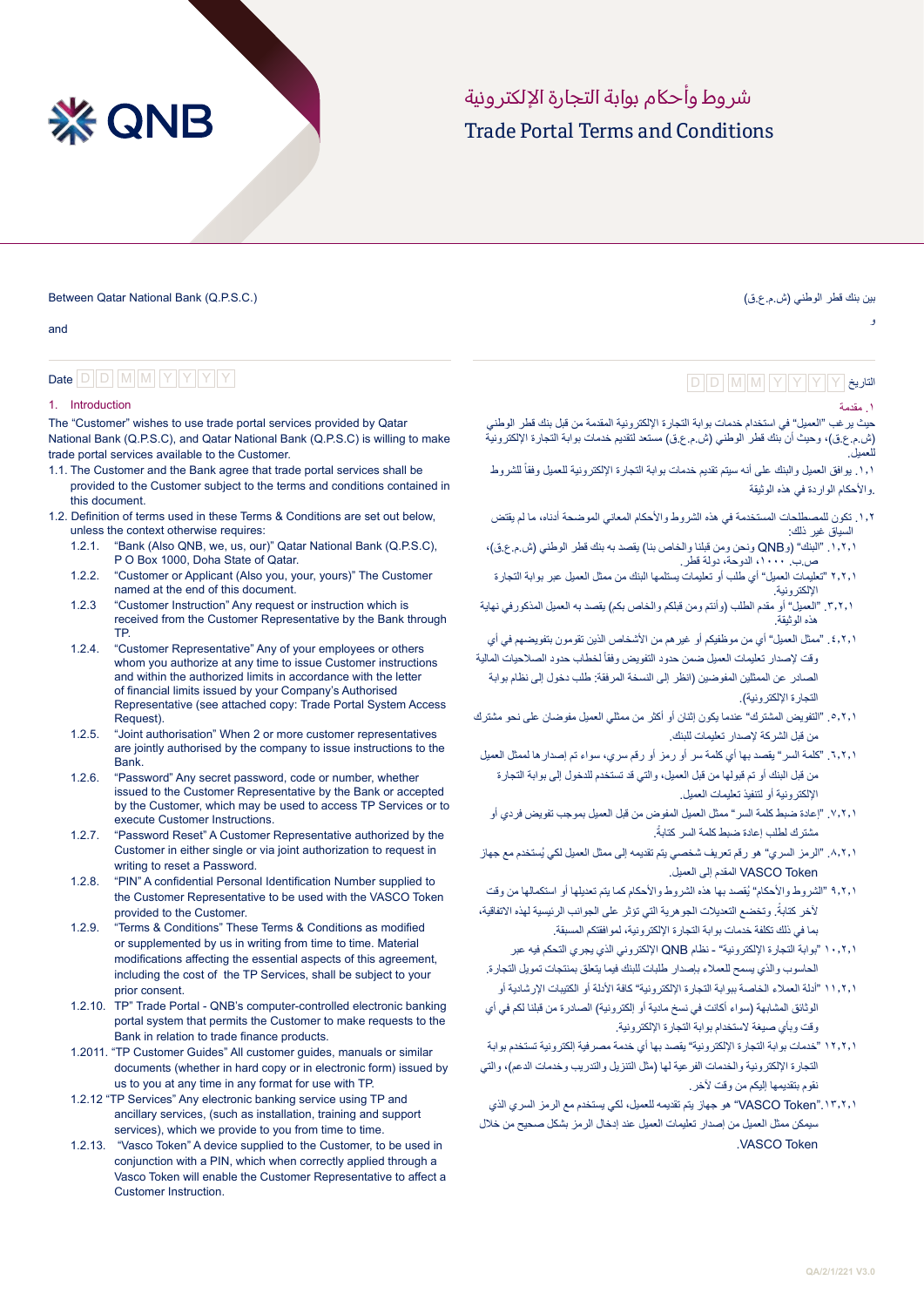#### 2. Customer Instructions

- 2.1. QNB will treat all valid Customer Instructions from any Customer Representative received by the Bank through TP as instructions properly authorized by you. We shall be under no obligation to check the authenticity of Customer Instructions or the authority of the person or persons giving them.
- 2.2. Where we have reason to believe that a Customer Instruction purporting to come from you has not been properly authorized by you or that any other breach of security has occurred in relation to your use of TP, we reserve the right not to act or to delay acting upon the Customer Instruction and, in that event, we will inform you as soon as reasonably possible.
- 2.3. You are responsible for the accuracy and completeness of Customer Instructions and for ensuring that they will achieve your intended purpose. We are not liable for any loss or delay where the contents of a Customer Instruction are inaccurate or incomplete.
- 2.4. In the event that you request us to cancel or modify any Customer Instruction, we will make reasonable efforts to comply with your request. However, we are not liable for any failure to cancel or modify the Customer Instruction if such a request is received at a time or under circumstances that render us unable to comply with your request.
- 2.5. We are entitled to debit the accounts of the Customer which use the TP Services for any amounts that we have paid or incurred solely in accordance with a Customer Instruction.
- 2.6. We may appoint other parties to provide some or all of TP Services under these Terms & Conditions. Such parties are subject and shall comply with these Terms & Conditions. You agree that such parties shall have the benefit of any provisions of these Terms & Conditions, which limit our liability.

#### 3. Confidentiality

- 3.1. We will ensure that information about you which is stored or transmitted using TP remains confidential and is not disclosed to any third party outside QNB without your written permission. However, you authorize us to disclose information relating to you and your accounts where we are obliged to comply with the orders of courts, government agencies or other lawful authorities or where we reasonably think that such disclosure is necessary in order to give effect to a Customer Instruction.
- 3.2. In order to provide TP it may be necessary to store or transmit information relating to you and your accounts within QNB through the QNB's proprietary international telecommunications network or other communications networks. You hereby authorize us to do so, where we reasonably consider this to be required for the effective provision of TP.
- 4. Security Provisions
- 4.1. You agree to comply with all reasonable instructions we may issue to you regarding TP security. You agree that it is your sole responsibility to set up, maintain and regularly review information stored on your computing and communications systems, and in particular your control of Password and access to TP (and, where applicable), Vasco Token and PIN security.
- 4.2. You will confirm at the time of acceptance of TP that you have assessed all information provided by us regarding the security features of TP and have determined that they are adequate to protect your interests.
- 4.3. You must notify us as soon as possible of any unauthorized access to TP or unauthorized transaction, which you know of or suspect.
- 4.4. Neither party shall be liable to the other for any loss or damage suffered as a result of the other party failing to comply with its obligations under this clause 4.
- 5. Systems Warranties
- 5.1. We will make all commercially reasonable efforts to ensure that the TP will perform in conformity with the specifications published in the applicable TP Customer Guides. This is the only performance warranty made by the Bank in respect of the TP.
- 5.2. We further warrant that your use of the TP will not infringe the intellectual property rights of any third party.
- 5.3. We will take all reasonable care to ensure that the information supplied to you through TP accurately reflects the information in our computer systems or information received from a third party. We do not warrant that the information is accurate or error free.
- 6. Bank Liability to You
- 6.1. We shall be liable to you for direct losses suffered by you arising out of your use of TP where such losses are directly attributable to the gross negligence, or willful misconduct of the Bank, its officers, agents or employees.

#### .2 تعليمات العميل

- .2.1سيتعامل QNB مع جميع تعليمات العميل السليمة التي يتلقاها من أي من ممثلي العميل عبر بوابة التجارة الإلكترونية على أنها تعليمات قُدمت بتفويض سليم من قبلكم. ولن نكون ملزمين بالتحقق من صحة تعليمات العميل أو التفويض الممنوح للشخص الذي يقوم بتقديمها.
	- .2.2 ُ عندما يكون لدينا سبب لالعتقاد بأن تعليمات العميل التي يزعم أنها مقدمة من طرفكم لم ترسل بتفويض صحيح منكم أو بأن خرقاً أمنياً آخراً قد وقع فيما يتعلق باستخدامكم لبوابة التجارة ً اإللكترونية، نحتفظ بالحق في عدم التصرف أو تأخير التصرف بناء على تعليمات العميل، وفي .ً هذه الحالة، سيكون علينا أن نبلغكم بمجرد أن يكون ذلك ممكنا
- .2.3أنتم مسؤولون عن دقة واكتمال تعليمات العميل وضمان أنها ستحقق الغرض المقصود الخاص بكم. نحن غير مسؤولين عن أي خسارة أو تأخير يحدث عندما يكون محتوى تعليمات العميل غير دقيق أو ناقص.
- ٢,٤. في حال طلبتم منا إلغاء أو تعديل أي تعليمات عميل، سنبذل جهوداً معقولة للامتثال لطلبكم. لكننا غير مسؤولين عن أي إخفاق في إلغاء أو تعديل تعليمات العميل في حالة تلقي طلب من هذا القبيل في وقت أو تحت ظروف نكون فيها غير قادرين على االمتثال لطلبكم.
- .2.5يحق لنا الخصم من حسابات العميل الذي يستخدم خدمات بوابة التجارة اإللكترونية أي مبالغ ندفعها او نتكبدها منفردين وفقأ لتعليمات العميل.
	- .2.6يجوز لنا تعيين أطراف أخرى لتقديم بعض أو كافة خدمات بوابة التجارة اإللكترونية تحت هذه الشروط والأحكام. وتخضع تلك الأطراف لهذه الشروط والأحكام. أنكم توافقون على انتفاع هذه األطراف من أي نص وارد في هذه الشروط واألحكام يحد من مسؤوليتنا.

### .3 السرية

- 3.1 يضمن البنك بأن تبقى معلوماتك المحفوظة لدينا أو المرسلة لنا باستخدام بوابة التجارة اإللكترونية سرية وأن ال يتم إفشاؤها ألي طرف ثالث خارج QNB إال بإذن كتابي من قبلكم. ولكنكم تفوضوننا بإفشاء المعلومات المتعلقة بكم وبحساباتكم حيثما كنا ملزمين بإفشائها خضوعأ لأوامر المحاكم أو الهيئات الحكومية وغيرها من السلطات الرسمية المخولة، أو حيثما كنا نعتقد بصورة معقولة بأن اإلفشاء ضروري لتنفيذ أي تعليمات من العميل.
	- 3.2 ألجل توفير خدمة البوابة اإللكترونية، قد يكون من الالزم تخزين أو إرسال معلومات تتعلق بكم وبحساباتكم في QNB من خالل شبكة االتصاالت الدولية أو غيرها من شبكات االتصاالت. وبموجب هذه الوثيقة فإنكم تخولوننا بالقيام بذلك، حيثما رأينا بصورة معقولة بأن عمل ذلك أمر ّ مطلوب لتوفير خدمة بوابة التجارة اإللكترونية بشكل فعال.
		- ٤. أحكام أمنية
- 4.1 إنكم توافقون على االلتزام بجميع التعليمات المناسبة التي قد نصدرها لكم فيما يتعلق بسالمة وأمن ّ خدمات بوابة التجارة اإللكترونية. كما تقرون بأنكم مسؤولون بمفردكم عن إعداد وصون وإجراء المراجعة المنتظمة لمعلوماتكم المحفوظة في نظم الحاسوب واالتصاالت الخاصة بكم، وبصفة خاصة تحكّمكم في كلمة السر وطريقة الدخول لخدمة بوابة التجارة الإلكترونية، (وحيثما ينطبق)، وعن سرية بيانات Token Vasco والرمز السري.
- 4.2 عليكم أن تؤكدوا في وقت قبولكم لخدمة بوابة التجارة اإللكترونية بأنكم قمتم بتقييم جميع المعلومات التي نقدمها فيما يتعلق بالميزات األمنية لخدمة بوابة التجارة اإللكترونية وأنكم قررتم بأنها كافية لحماية مصالحكم.
- 4.3 يتعين عليكم أن تخطرونا بأسرع ما يمكن بأي حادثة دخول غير مصرح به لخدمة بوابة التجارة اإللكترونية أو أي معاملة غير مصرح بها علمتم بها أو تشكون في وقوعها.
- ٤,٤ لن يكون أي طرف مسؤولاً تجاه الآخر عن أي خسارة أو ضرر يتحمله نتيجة عجز الطرف الآخر عن التقيد بالتزاماته بموجب هذه الفقرة .4

#### .5 ضمانات النظام

- ٥,١ سنقوم ببذل كافة الجهود المناسبة تجارياً لضمان عمل بوابة التجارة الإلكترونية بالتوافق مع المواصفات المنشورة في األدلة اإلرشادية لعمالء خدمة بوابة التجارة اإللكترونية. وهذا هو ضمان األداء الوحيد الذي يقدمه البنك فيما يتعلق بخدمة بوابة التجارة اإللكترونية.
- ٥,٢ كما نضمن أيضاً بأن استخدامكم لخدمة البوابة الإلكترونية لا يترتب عليه أي انتهاك لحقوق الملكية الفكرية لأي طرف ثالث.
- 5.3 سنبذل كل العناية المعقولة لضمان أن تعكس المعلومات التي نزودكم بها من خالل بوابة التجارة اإللكترونية بدقة تلك المعلومات الموجودة في أجهزة الكمبيوتر الخاصة بنا أو التي نستلمها من طرف ثالث. ولكننا ال نضمن بأن تكون المعلومات صحيحة أو خالية من األخطاء.

## .6 مسؤولية البنك تجاهكم

.6.1 سنكون مسؤولين تجاهكم عن الخسائر المباشرة التي تتكبدونها نتيجة الستخدامكم بوابة التجارة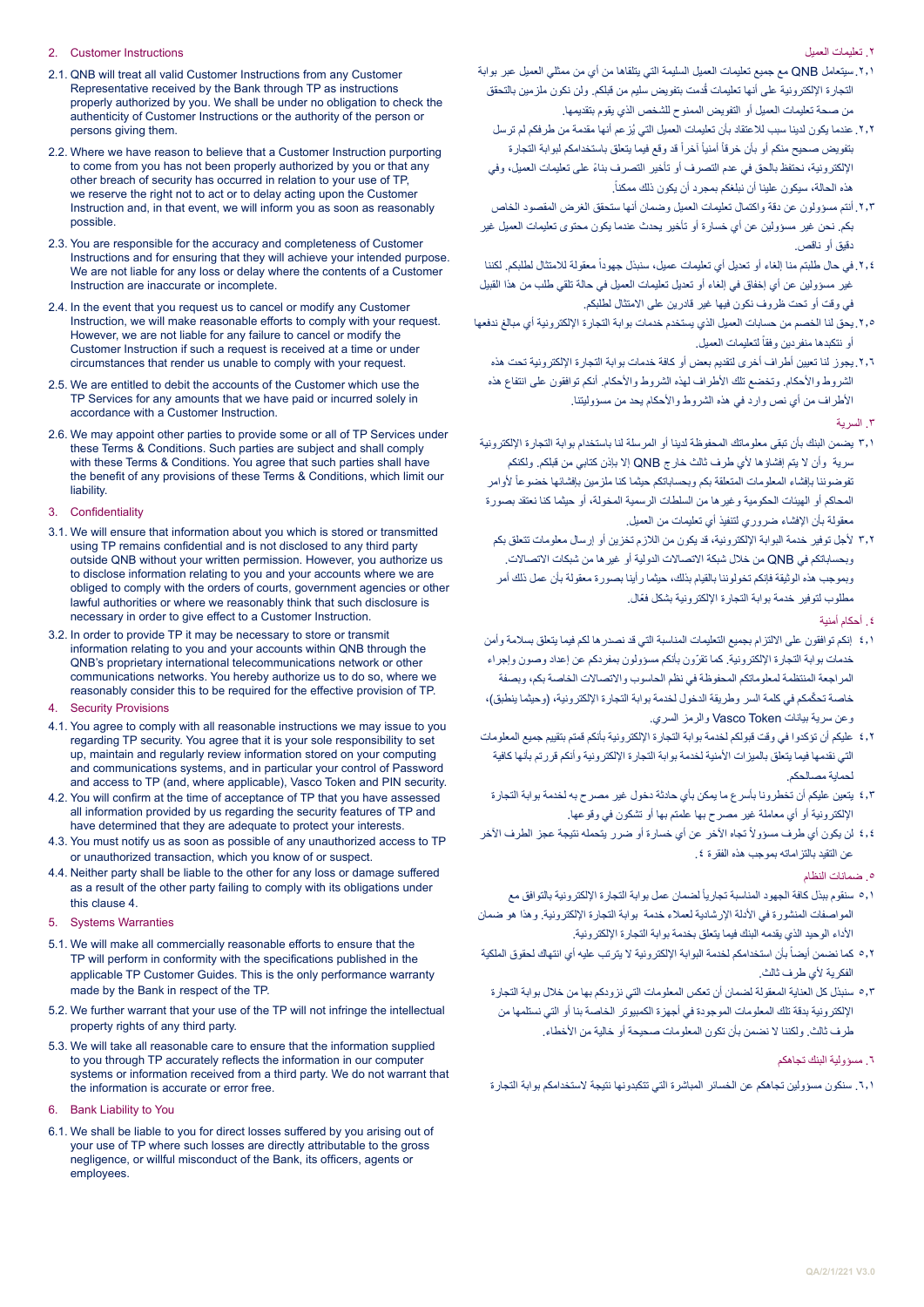اإللكترونية حيثما يكون السبب المباشر لتلك الخسائر هو اإلهمال التام أو إساءة التصرف المتعمدة من قبل البنك أو مسؤوليه أو وكالئه أو موظفيه.

- ٦٫٢. إننا لا نستثني أو نحصر مسؤوليتنا في خسارة المبالغ الأصلية أو الفوائد على أرصدتكم الدائنة أو على الفوائد التي قد تحسب على رصيدكم المدين نتيجة لتعليمات العميل التي قمنا بمعالجتها على نحو يخل بمسؤولياتنا بموجب هذه الشروط واألحكام .ولكننا غير مسؤولين عن أية خسائر لمبالغ أصليه أو فوائد تحدث نتيجة إلهمالكم أو تقصيركم أو نتيجة ألي تصرف أو تقصير من قبلكم.
- ٦٫٣. في حالة الإخلال بالضمان المذكور في البند ١٫٥. أو في حال ظهور أي خلل في بوابة التجارة اإللكترونية فإننا سنتخذ خطوات معقولة إلصالح ذلك الخلل و/أو إعادة إرسال أو معالجة تعليمات العميل بدون فرض أي رسوم إضافية عليكم.
- .6.4 لن نكون مسؤولين عن أية خسائر أو أضرار ناتجه عن سوء استخدامكم لبوابة التجارة اإللكترونية في حال كانت تلك الخسائر أو األضرار غير مباشرة أو تبعية أو خسائر في األرباح أو المعلومات أو أي خسائر أخرى غير تلك الموضحة في البند ١,٦ ، حتى وإن تم إعلامنا مسبقاً بإمكانية حدوث مثل تلك الخسارة أو الضرر.
	- .7 إنهاء الخدمات
- ١,٧. يحق لأي طرف إنهاء خدمات بوابة التجارة الإلكترونية بإشعار كتابي للطرف الآخر مدته ٢٠ يوماً على الأقل، كما يجوز لأي طرف إنهاء خدمات بوابة التجارة الإلكترونية فوراً بإخطار الطرف الأخر إذا ما اقترف هذا الأخر أي مخالفة جوهرية لمهذه الشروط والأحكام أو أصبح معسراً أو إذا جاء اإلنهاء بناء على طلب من مصرف قطر المركزي أو أي جهة حكومية أخرى بموجب القوانين السارية في أي والية قضائية ذات اختصاص. ال يؤثر قرار اإلنهاء على الحقوق وطرق االنتصاف/ المعالجات المستحقة لكال الطرفين لغاية تاريخ االنهاء ، كما وال يؤثر على أي حكم من أحكام هذه والشروط والأحكام التي تظل سارية حتى بعد إنهاء الخدمات.
	- ٢٫٧ عند إنهاء خدمات بوابة التجارة الإلكترونية لأي سبب من الأسباب، تنتهي رخصة بوابة التجارة اإللكترونية. ويجب عليكم خالل ثالث أيام من تاريخ االنهاء إعادة أي أجهزة Token VASCO تم تقديمها إليكم من قبل QNB.
		- .8 القوة القاهرة

لن يكون أي من الطر فين مسئو لاً عن أي تأخير في الأداء أو تقصير في تنفيذ أي من التز اماته بموجب هذه الشر و ط و الأحكام اذا كانت الأسباب التي أدت إلى ذلك خار جه عن سيطر تهما بما في ذلك، على سبيل المثال ال الحصر، عطل أو عدم توافر االتصاالت السلكية أو الالسلكية، أو أنظمة وخدمات نقل البيانات وأجهزة الكمبيوتر، أو الجائحة، أو الوباء، أو الحرب، أو االضطرابات المدنية، أو أعمال الحكومة، أو الإضرابات، أو الإقفال أو أي اضطرابات صناعية أخرى أو خلافات تجارية) سواء كان هذا السبب يشمل موظفي أي من الطرفين أو موظفي طرف ثالث). لن يعتبر أي تأخير أو فشل من هذا النوع خرقاً لهذ الشروط والأحكام وسيتم تمديد الوقت المحدد لتنفيذ ذلك الالتزام بمدة زمنية معقولة في تلك الظروف.

- .9 أحكام متفرقة
- .1.9 تحل هذه الشروط واألحكام محل أي شروط وأحكام أو اتصاالت أو مناقشات أو إعالنات تمت بيننا سابقاً بخصوص بوابة التجارة الإلكترونية، ولا يحق لأي طرف رفع أي دعوى أو اتخاذ أي إجراءات ضد الآخر مهما كان نوعها مستندأ إلي أي اتفاقات أو نقاشات أو اعلانات أو معلومات أو أحكام أو شروط سابقه بخصوص بوابة التجارة اإللكترونية إال في حالة التزوير فقط كما وأن أي شروط وأحكام تم االتفاق عليها معكم بخصوص حساباتكم لدينا تظل على حالها دون أن تتأثر بشيء.
- .2.9 إن أي اخطارات تتم بين الطرفين بموجب هذه الشروط واألحكام يجب أن تتم على النحو التالي : .1.2.9 عن طريق البريد، وستعتبر هذه االخطارات أنها قد تم استالمها من قبل الطرف المستقبل بعد خمسة أيام من تاريخ أرسالها بالبريد على أخر عنوان مسجل لدى الطرف المرسل، أو
- .2.2.9 عن طريق التلكس أو الفاكس أو عن طريق بوابة التجارة اإللكترونية وستعتبر هذه االخطارات أنها قد تم استالمها من قبل المرسل إليه حال االنتهاء من إرسالها إلى آخر رقم مرسل من قبل المستقبل، وفي حال الأرسال من خلال بوابة التجارة، عندما يتم استالمها من قبل جهاز الكمبيوتر الخاص بالمستقبل .
- .3.9 قد يخضع توفير خدمة بوابة التجارة اإللكترونية في بعض الدول أو المناطق لبنود إضافية خاصة. وحيثما ينطبق ذلك، سيقوم QNB بتوفير تلك البنود اذا تطلب األمر، وفي هذه الحالة يجب عليكم دراسة تلك البنود وإخطارنا بموافقتكم على تطبيقها من عدمه، ولكن سوف نعتبر دخولكم على النظام واستخدامكم لبوابة التجارة الإلكتر ونية موافقة على تلك البنود الإضافية حتى اذا لم تصلنا منكم موافقة خطية .
- .4.9 قد يكون من الضروري تعليق أو إيقاف هذه الخدمة أو جزء منها من وقت آلخر لغرض الصيانة الدورية وغير الدورية أو في حاالت الصيانة الطارئة وعليه سوف نحرص على إخطاركم بذلك التعليق أو االيقاف قبل فترة زمنية معقوله.
- .5.9 إنكم توافقون على دفع الرسوم المقررة من قبلنا مقابل حصولكم على خدمة بوابة التجارة اإللكترونية حسب ما يتم االتفاق عليه بينكم وبين البنك من وقت آلخر، كما وأن تاريخ سداد تلك الرسوم قد يتغير من وقت آلخر حسب سياسة البنك ولكن في كل الحاالت سوف نمنحكم فرصه سداد ال تقل عن 30 يوم على االقل عند قيامنا بإدخال مزايا جديدة في خدمات بوابة التجارة اإللكترونية، قد تتم إضافة شروط وأحكام إضافية. وسوف نقوم بإخطاركم بذلك مسبقاً حتى يتسنى لكم دراسة الأمر وإعلامنا بمدى موافقتكم من عدمها.
- 6.2. We do not exclude or limit liability for loss of principal amounts, or interest on your credit balances, or interest incurred on your debit balances as a result of a Customer Instruction, which we have processed in breach of our duties to you under these Terms & Conditions. We are not liable for any loss of principal amounts or interest that is attributable to your negligence, default or any other action or omission on your part.
- 6.3. In the case of a breach of the warranty in Clause 5.1 or an error relating to the TP we will take all reasonable steps to correct the defective error and/or retransmit or reprocess any Customer Instruction, at no additional cost to you and to replace.
- 6.4. We will not be liable to you for any loss or damage arising out of your use of TP to the extent that such loss or damage is indirect, consequential or loss of profits or data or is any loss other than as set out in Clause 6.1, even if we have been advised of the possibility of such loss or damage.
- 7. Termination of Services
- 7.1. Either party may terminate TP services by not less than 60 days notice in writing to the other party. Either party may terminate TP services with immediate effect by notice to the other, if the other party commits a material breach of these Terms & Conditions or becomes insolvent or if the termination is required by Qatar Central Bank or any other governmental department under the laws of any applicable jurisdiction. Termination will not affect the rights and remedies of either party accrued to the date of termination nor will it affect any provision of these Terms & Conditions which bear effect after termination.
- 7.2. Upon termination of TP services for any reason, the TP license terminates. Within 3 days of termination you must return all Vasco Tokens that have been given by QNB.
- 8. Force Majeure

Neither party will be liable for delay in performing or failure to perform any of its obligations under these Terms & Conditions which is caused by circumstances beyond its reasonable control, including, but not limited to, the failure, malfunction or unavailability of telecommunications, data communications and computer systems and services, pandemic, epidemic war, civil unrest, government action, strikes, lock-out or other industrial action or trade disputes (whether involving either party's employees or those of a third party). Any delay or failure of this kind will not be deemed to be a breach of the Terms & Conditions and the time for performance of the affected obligation will be extended by a period which is reasonable in the circumstances.

- 9. Miscellaneous
- 9.1. These Terms & Conditions supersede all previous Terms & Conditions, communications, representations and discussions between you and us relating to TP. Neither party will have a right of action against the other arising from any previous Terms & Conditions, communication, representation and discussion in respect of TP, except in the case of fraud. Any other Terms & Conditions between you and us relating to the conduct of your accounts shall remain unaffected.
- 9.2. Any notice to be given under these Terms & Conditions must be communicated either:
	- 9.2.1. by post, and will be taken to have been received 5 days after posting by one party to the postal address most recently notified by the receiving party; or
	- 9.2.2. by telex, facsimile or by TP, and will be taken to have been received when transmission has been completed to the telex or facsimile number most recently provided by the receiving party or, in the case of TP, when it is received by the receiving party's computer.
	- 9.3. The provision of TP in certain countries or territories may be subject to special supplementary terms. Where applicable, QNB will provide reasonable prior notice of the application of such supplementary terms, following which, you will study the said supplementary terms and advise us whether you agree to their application to you or not and we will consider your entry and use of the Trade Portal as an agreement to these supplementary terms even if we do not receive a written consent from you
	- 9.4. It may be necessary from time to time to suspend some or all of TP for routine, non-routine or emergency maintenance where we consider it necessary to do so. In the event of such a suspension being necessary, we will in so far as is possible provide you with a reasonable period of notice prior to the suspension.
	- 9.5. You agree to pay the tariff of charges for providing TP services as agreed between yourselves and QNB from time to time. We may vary the frequency and dates of payment of charges on giving you not less than 30 days notice. When we introduce new TP services we may provide them on supplementary terms, which will be notified to you in advance in order for you to study and advise us as to whether you agree to use them or not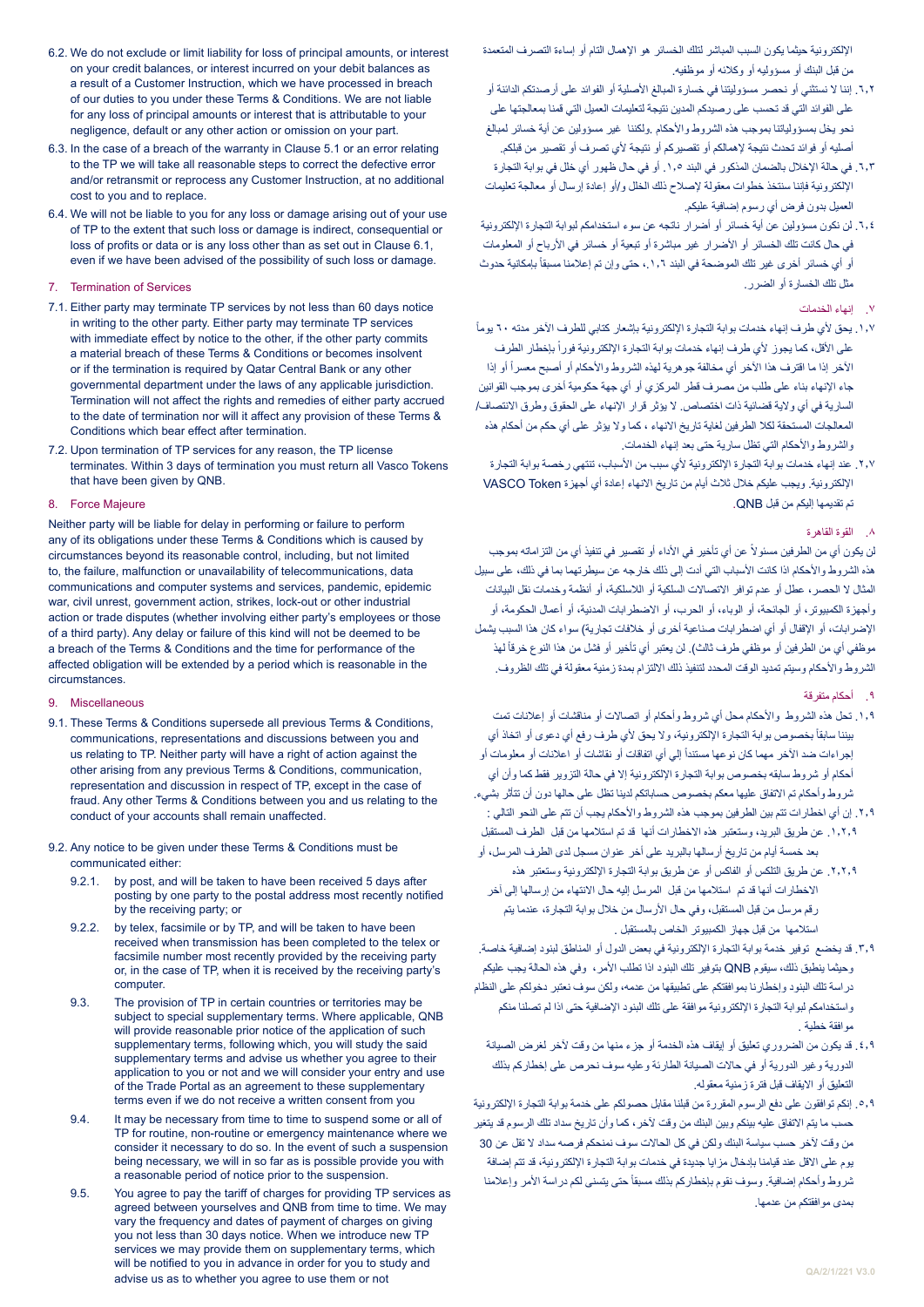- 9.6. We both agree to comply with all applicable data protection and other laws to the same or similar purpose. We both confirm that all the employees and other persons whose personal or other data are transmitted, processed or otherwise handled have consented to such transmission, processing or other handling under these Terms & Conditions in accordance with these laws. Each party will indemnify and hold the other party harmless from all costs, penalties, damages and other losses to the extent (to be removed) incurred as the result of any breach of this provision.
- 9.7. Each of the terms of these Terms & Conditions is several from the others and if one or more of them becomes void, illegal or unenforceable, the remainder will not be affected in any way.
- 9.8. Each party agrees not to object to the admission of the records (including computer records) of the other as evidence in legal proceedings, subject to the applicable law of evidence.

#### 10. Authorisation By Customer

Trade Portal System Access Request and any subsequent forms provided by QNB and filled and submitted by the customer shall constitute an integral part of these Terms & Conditions.

#### 11. Law And Proceedings

These Terms & Conditions are governed by and construed in accordance with the laws of the State of Qatar. Both parties irrevocably submit to the exclusive jurisdiction of the courts of Law of the State of Qatar in respect of any dispute arising from or connected with these Terms & Conditions.

#### Letter of Credit Terms and Conditions

- 1. The credit may be advised through a Branch/Correspondent of Qatar National Bank, not withstanding any request in the application for advising through any particular Bank.
- 2. All instructions in connection with the credit are transmitted entirely at the applicant's risk, and any attachments to the application such as proforma invoice, sale agreements or other documents of a similar nature are for purposes of information only, and do not form part of the credit. The Bank will not be required to check the documents, when received, for consistency or compliance with such attachments.
- 3. The applicant is responsible for completing the application. The Bank shall not be liable or responsible for the consequences if it issues a credit in accordance with its normal practice, due to any part to the application being incomplete.
- 4. The applicant agrees and undertakes that all drawings under the credit will be paid (together with interest at the Bank's ruling rate) at the Bank's selling rate ruling on the rate on the date on which it covered the relative foreign currency amount drawn.
- 5. The applicant agrees and undertakes to collect all documents from the Bank promptly upon receipt of advice of arrival of documents, against payment if the document are at sight, or against acceptance, if the documents are at a tenor. It is further agreed that if the applicant fails to collect the documents as above within 3 days of the date of advice of arrival of documents the applicant shall be precluded from later claiming that the documents evidence discrepancies, or that the Terms and Conditions of the credit have not been complied with.
- 6. In default of any payment due, the Bank is authorised to dispose of the merchandise in any way that may be convenient, to recover the amount due. Any shortfall shall be for the applicant's account.
- 7. If at the request of the applicant, the Bank agrees to the merchandise being consigned directly to the applicant, or to any party other than the Bank, the Bank at its discretion is authorised upon receipt of documents to debit the applicant's account in settelment if the documents are at sight, or to accept or authorise acceptance, if the documents are at a tenor, and to debit the applicant's account at the maturity of the acceptance, irrespective of any discrepancies in the documents.
- 8. The Bank is authorised to debit any cash collateral that it may require, and all its charges, commission or interest to the applicant's account. The Bank is also authorised to debit the applicant's account with charges of its correspondent banks, reimbursing banks, and with charges, which for any reason whatsoever are irrecoverable from the benificiary or any expenses which may be incurred at any time in connection with the credit within validity or after.
- 9. It is understood that the Bank waits for the applicant's authorisation to release documents only as a matter of courtesy. The Bank is authorized to debit the appllicant's account at any time in settelment of documents, or matured acceptance, together with charges, commissions or intrest as applicable.
- 10. Trade terms may be modified/changed to be in line with the "incoterms" published by the International Chamber of Commerce last applied publications
- 11. The credit opened on your behalf will be subject to the "Uniform Customs and Practice for Documentary Credits", and to the incoterms published by the International Chamber of Commerce, (last applied publications).
- ٦,٩. يوافق الطرفان على التقيد والالتزام بجميع لوائح حماية البيانات السارية وأي قوانين أخرى ذات غرض مشابه في هذا النطاق. ويقر الطرفان بان جميع الموظفين واالشخاص الذين يتم نقل أو معالجة أو مناولة معلوماتهم الشخصية أو غيرها على أي نحو قد وافقوا على عملية النقل أو المعالجة أو المناولة على أي نحو وفقاً لهذه الشروط والأحكام بموجب القوانين ذات الصلة.
- .7.9 كل جزء في هذه الشروط واألحكام منفصل عن اآلخر وفي حال تم إعتبار أي جزء من هذه الشروط غير صالح أو غير قابل للتنفيذ، تبقى األجزاء المتبقية سارية المفعول وقابلة للتنفيذ.
- .8.9 يوافق الطرفان على عدم االعتراض على إدخال سجالت)بما في ذلك السجالت المستخرجه من الحاسب الالي) الطرف الاخر كبينة في الدعاوى القضائية، وذلك بحسب قانون الإثبات المعمول به.

# .10 التفويض من قبل العميل

تشكل طلبات الدخول إلى نظام بوابة التجارة اإللكترونية وجميع النماذج الالحقة المقدمة من قبل QNB والمعبأة والمرسلة بواسطة العميل جزء ال يتجزأ من هذه الشروط واالحكام.

## .11 القانون الواجب التطبيق واالختصاص القضائي

نخضع هذه الشروط والأحكام وتفسر وفقاً لقوانين دولة قطر، ويقبل الطرفان قبولاً لا رجعة فيه االختصاص القضائي الحصري لمحاكم دولة قطر في الفصل في أي منازعات تتعلق بهذه الشروط واألحكام.

## شروط وأحكام خطاب االعتماد

-1 يمكن أن يتم تبليغ االعتماد من خالل فرع أو مراسل لبنك قطر الوطني على الرغم من أية تعليمات أخرى في طلب فتح الاعتماد لتبليغه من خلال بنك محدد.

-2 جميع البيانات ذات الصلة باالعتماد سوف يتم نقلها على مسؤولية العميل فاتح االعتماد وأية مرفقات مع هذا الطلب مثل الفاتورة المبدئية، اتفاقيات البيع، مستندات أخرى مشابهة هي للعلم فقط ولا تشكل جزءاً من هذا الاعتماد<sub>.</sub> ولن يكون البنك مطالبا بمر اجعة هذه الوثائق عند استالمها لمطابقتها أو التقيد بهذه المرفقات.

-3 إن العميل فاتح االعتماد مسؤول عن تكملة الطلب، وأن البنك ليس مسؤوال عن النتائج المترتبة إذا قام بفتح الاعتماد وفقا لإجراءاته المتبعة إذا كان السبب في ذلك راجعا إلى عدم إكمال أي جزء في الطلب.

-4 يتعهد ويوافق العميل فاتح االعتماد بأن كل عمليات السحب على االعتماد سوف يتم دفعها (بالإضافة إلى الفائدة حسب السعر السائد في البنك) وفقاً لسعر البيع في التاريخ الذي يغطي به المبالغ المسحوبة من العملة األجنبية المقابلة.

-5 يوافق ويتعهد العميل فاتح االعتماد بأن يتسلم جميع المستندات من البنك فور استالمه إشعار وصول المستندات مقابل الدفع إذا كانت المستندات دفع فوري، أو مقابل قبول الدفع في تاريخ االستحقاق إذا كانت المستندات دفع آجل. وباإلضافة لذلك إذا لم يقم العميل فاتح االعتماد باستالم المستندات كما هو موضح أعاله خالل ثالثة أيام من تاريخ اإلخطار بوصول المستندات فإن العميل فاتح االعتماد سوف يحرم من اإلفادة بعد ذلك بأن المستندات بها اختالفات أو أن الشروط واألحكام الخاصة باالعتماد لم يتم التقيد بها.

-6 عند التوقف عن دفع أي مبلغ مستحق يحق للبنك أن يتصرف في البضاعة بأية طريقة يراها مناسبة لاستعادة المبلغ المستحق، وأي نقص سوف يستكمل من حساب العميل فاتح الاعتماد.

7 ً - إذا وافق البنك وبناء على طلب العميل فاتح االعتماد أن يكون أمر شحن البضاعة مباشرة إليه أو إلى طرف آخر غير البنك يحق للبنك حسب ما ير اه مناسباً عند استلام المستندات أن يقيد قيمتها على حساب العميل فاتح الاعتماد في حالة الدفع الفوري أو يفوّض بالقبول في حالة السحب بالقبول وأن يتم قيد المبلغ على حساب العميل بتاريخ االستحقاق بصرف النظر عن أي اختالفات في المستندات إذا كانت المستندات ذات دفع آجل.

-8 يحق للبنك أن يقيد/يخصم على حساب العميل فاتح االعتماد أية مبالغ إضافية كتأمين نقدي ِ وكذلك جميع المصاريف والعموالت والفوائد، ويحق للبنك أيضا ّ أن يقيد\يخصم على حساب العميل فاتح االعتماد أية مصاريف خاصة بمراسلي البنك وكذلك المصاريف المستحقة في أي وقت والتي لأي سبب كان لا يمكن تحصيلها من المستفيد وتكون مرتبطة بالاعتماد خالل مده الصالحيه أو ما بعده.

-9 ومن المفهوم أن البنك ينتظر تفويض العميل فاتح االعتماد لتسلم المستندات وذلك فقط كنوع من حسن النية، حيث يحق للبنك أن يخصم من حساب العميل فاتح االعتماد في أي وقت لتسديد قيمة المستندات أو السحوبات المستحقة باإلضافة إلى المصاريف، العموالت والفوائد.

١٠- قد يتم تعديل شروط الشحن والتسليم طبقاً لنشرة (إنكوتيرمز) الصـادرة عن غرفة التجارة الدولية طبقاً للنشرة النافذة المفعول في حينه.

١١- إن الاعتماد المفتوح بالنيابة عنكم سيكون خاضعاً للقواعد الدولية الموحدة للاعتمادات المستندية رنشرة (انكوتيرمز ) الصـادرين عن غرفة التجارة الدولية طبقاً للنشرة النافذة المفعول في حينه.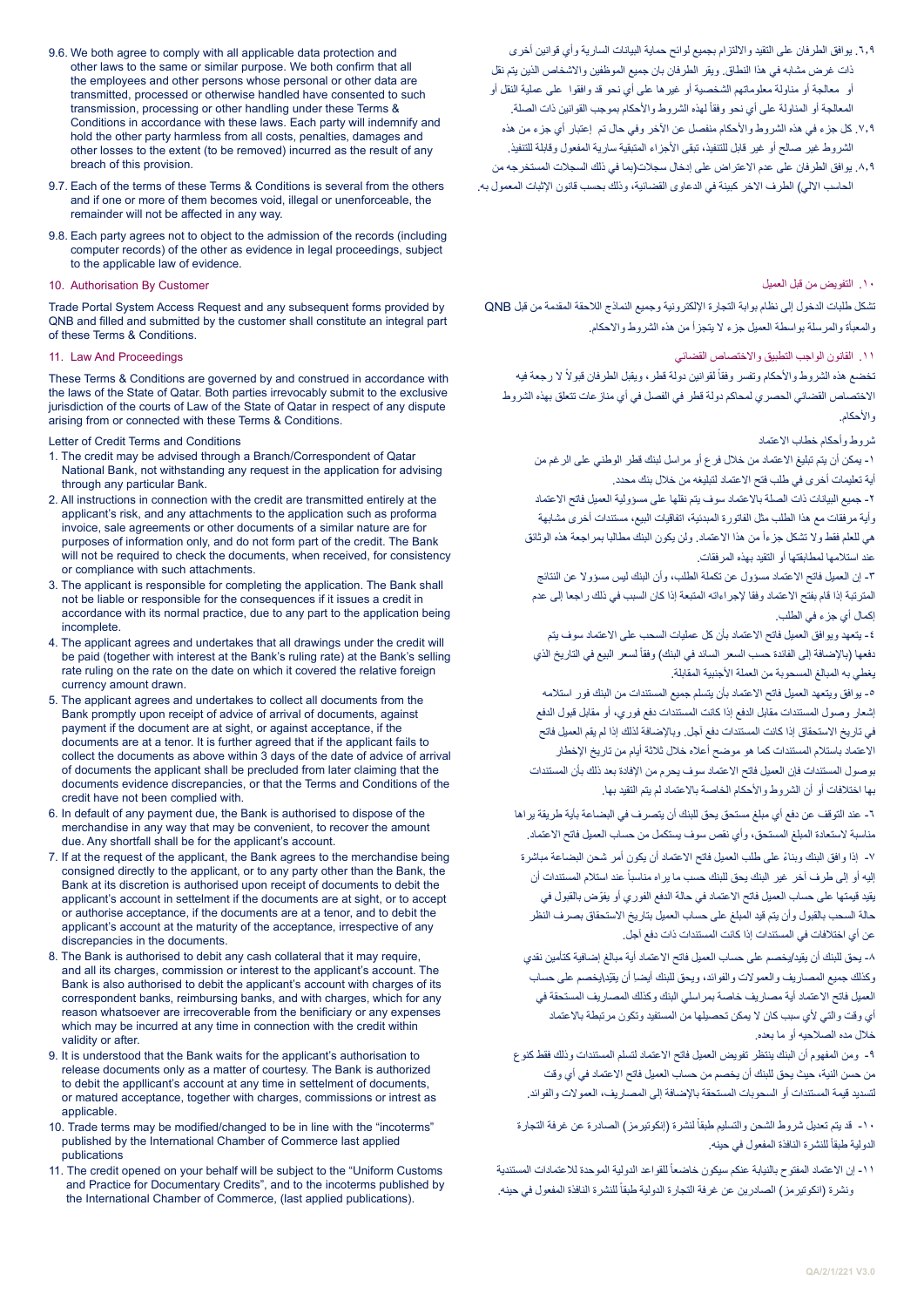- 12. The address listed in the request/agreement is your permanent address and any advice of payment or correspondence addressed to it will be binding upon you unless you inform us in advance and in writing of any change that may take place.
- 13. Due to the general conditions and regulations imposed by various countries on foreign exchange transactions,you absolve the Bank from any or all responsibilities including the following: In case the Bank or its branches/correspondents do not fulfill their obligations. Such as the partial or total withdrawal of any or all credits, or refusal to honor any drawing made under any credit etc. In case of non-delivery of the goods or invalidation of the war riskinsurance etc.
- 14. Any or all sums blocked by our correspondents from your account against the credit opened in your names will be on your responsibility, and the mere advice by us to you that such an amount is blocked will be sufficient proof to the effect and all the entries in your books concerning the payment of all amounts or expenses which we have paid or incurred in respect of the credit is conclusive evidence against you.
- 15. All documents negotiated under the credit, the relative goods and all other securities held by us for the credit are pledged by you with us to meet any disbursements made or to be made by us or by our branch/ correspondent or to secure any liability whether contingent or otherwise as indicated in our records, and we have the full right to attach and sell the goods, and to collect the full insurance proceeds (in case of loss or destruction of the goods) and attach or dispose of any other security we hold in the way we think best to preserve our rights, and to apply the proceeds in settlement of any or all liabilities due or that may become due, whether arising out of the or any documentary credit or from any other debit or responsibility, and you undertake to pay on our first demand and without any delay on your part any debit balance thereafter. It is further agreed that we are under no obligation to sell the goods or to collect the insurance proceeds and you have no right of claim against us in case of delay or failure on our part to do so. Furthermore and notwithstanding any stipulation to the contrary you shall be fully entitled hereby in the event of my failure to pay on demand to sell the goods directly without need for reference or resort to court or execution office.
- 16. Neither the Bank nor its branches/correspondents shall be responsible for the authenticity, validity, accuracy or otherwise of any document, not for any endorsement thereon, not for any misrepresentation contained therein, not for the amount of shipping charges, for loss or damage to the merchandise, or the terms conditions or sufficiency of documents, not for the terms, conditions or otherwise of any insurance policy, nor are you responsible for the quantity, quality, weights, marks or value of all or any part of the relative goods/merchandise represented by the documents; and I/we undertake not to refer to any error concerning any mistake or omissions or otherwise either in the documents or in the goods in order to delay, refrain or abstain from payment as mentioned above, or in order to modify your obligation to pay what is due to us from you as neither we nor our branches/correspondents are responsible whatsoever for any or all the above mentioned questions
- 17. It is understood that neither we nor our branches/correspondents are responsible for any loss or destruction that may happens as a result of delay or loss of telexes, letters or other documents or as a result of mistakes in transmitting or interpreting or translating such documents or as a result of the instructions of the insurance and shipping companies, or as a result of any action or condition or a reservation mentioned either in writing or in print in any or all of the documents and we are not responsible for any mistake, omission or oversight which may occur outside your office in respect of the credit.
- 18. We are entitled to pay (if we so desire), and we are not responsible at all if we do not pay any sum we may find necessary to preserve the relative goods in good order and condition and to insure their safe arrival to their place of destination, and you undertake to pay on demand all such sums and expenses incurred by us for these purposes.
- 19. The credit shall not be transferable neither by you nor by the beneficiaries; and any or all payments may be made by our branch/ correspondents at your option; all payments to be effected at your expense and risk to the beneficiary upon the presentation to our correspondents of the documents mentioned in the request for opening credits, which request, when signed by you, binds you irrevocably.
- 20. The goods relating to the credit may be insured against marine, war and other risk and all typed of risk we could define for you either by the beneficiaries or by us if you believe that the insurance agreed upon, is not enough, and you are ready to pay all the insurance expense and we are hereby authorised to debit the same to your account with us.
- 21. You undertake to reimburse us with all the amounts you disburse, whether incurred directly by ourselves or indirectly by our branch/ correspondent including (a) the value of drafts drawn hereunder, (b) all other relative expenses such as freight, insurance, storage. cables (c) our interest at the current rate applied by Qatar National Bank on all amounts paid by us or our branch correspondent to the beneficiary from the date of such payment until the date of full settlement by you

You authorize us to debit your account with the value of all or part or more

-12 العنوان المدون في الطلب/االتفاقية هو عنوانك/ عنوانكم الدائم وأي إشعار دفع أو مراسالت ترسل عن طريقه تعتبر ملزمة لك/لكم ما لم تخطروننا كتابة من قبل بأي تغيير قد يطرأ عليه.

-13 إنك/ إنكم تعفون البنك من أية أو كل المسؤوليات الناتجة عن القيود واإلجراءات التي تفرضها بعض الدول حول عمليات تحويل النقد الأجنبي والتي تشمل الآتي: أ . إذا لم يلتزم البنك أو فرعه/ مراسله بدفع التزاماته في حالة سحب جزء من أو كامل قيمة أي اعتماد أو كل االعتمادات أو رفض تغطية أي سحب يتعلق بأي اعتماد. ب . في حالة عدم تسليم البضاعة أو عدم صالحية تغطية تأمين أخطار الحرب إلخ. -14 تلتزم/ تلتزمون بأي مبلغ أو مبالغ يحجزها مراسلنا من حسابكم تحت هذا االعتماد لمصدر/المفتوح ومجرد إشعار الحجز سيكون ملزمأ لك/ لكم وجميع القيود الخاصة باالعتماد في دفاتركم والناتجة عن دفع قيمة أو مصاريف هذه االعتمادات ستكون أدلة دامغة عليك/ عليكم وملزمة بالسداد.

-15 إن جميع المستندات التي يتم تداولها بموجب هذا االعتماد أو البضائع ذات الصلة وجميع الضمانات التي لديكم ستكون مرهونة لصالحنا لتغطية كافة االلتزامات الناشئة أو المبالغ التي سوف يتم دفعها من قبلنا أو من قبل فروعنا أو أي من مراسلينا أو الستيفاء أي التزامات سواء ّ كانت طارئة أو غير ذلك أو حسب ما هو مدون دفاترنا ولنا في هذا كامل الحق في حجز وبيع البضاعة واستلام التأمين العائد عليها (في حالة فقدان أو تلف البضاعة) وكل الرهونات والضمانات المحجوزة لسدادها واتخاذ ما نراه مناسبا لتحصيل االلتزامات الناتجة عن هذا االعتماد أو االلتزامات المستحقة أو التي يحين أداء استحقاقها. كما تتعهدون بأن تدفعوا لنا عند أول طلب وبدون تأخير مقدار النقص إن وجد كما تقر/تقرون أننا لسنا ملزمين ببيع البضاعة أو تحصيل عائدات التأمين، وأنه ال يحق لك/ لكم بأي مطالبة ضدنا في حال تأخرنا أو عجزنا عن القيام بذلك. وبغض النظر عن أي بند مخالف، يكون ولنا الحق في بيع البضاعة مباشرة بدون الرجوع إلى أية جهة بما في ذلك المحكمة إذا عجزت/ عجزتم في سداد القيمة المطلوبة. -16 لن يكون البنك أو أي من فروعه أو مراسليه مسؤوال عن صالحية، أو دقة أو صحة أي من

المستندات أو تظهيرها أو عدم قانونية تمثيلها وال عن الشروط أو األحكام التي تتكون منها وليصـة التأمين الخاصـة بـها، كمـا أننـا أيضـاً غير مسؤولين عن كمية أو نوعية أو وزن أو قيمة أو حالة البضاعة التي نظمت المستندات من أجلها وكذلك بالنسبة لمصاريف الشحن أو فقدان أو تلف البضاعة أو عن شروط أو أحكام أو صحة المستندات وتلتزمون بعدم الرجوع إلى أي خطأ أوحذف في المستندات أو البضاعة بهدف التأخير أو االمتناع عن دفع قيمة المستندات أو بهدف تعديل التزاماتكم تجاهنا.

-17 من المفهوم أننا وفروعنا/ مراسلينا غير مسؤولين عن أية أضرار ناجمة عن تأخير أو فقدان أية مراسالت أو مستندات أو عن خطأ في نقل أو تفسير أو ترجمة تلك المستندات أو عن تعليمات شركات الشحن والتأمين أو نتيجة أي إجراء أو شرط أو أي تحفظ مكتوبا كان أو مطبوعا على أي من المستندات وأننا غير مسؤولين عن أي خطأ أو حذف أو سهو يحدث خارج مكاتبنا ويخص االعتماد.

1۸ - إننا مفوضون بدفع أية مبالغ (إذا ارتأينا ذلك)، كما أننا غير مسؤولين عن عدم دفع أية مبالغ نراها ضرورية لحفظ البضاعة في مكان سليم وتأمين وصولها بحالة سليمة إلى الجهة المقصودة وتلتزمون بدفع القيمة مع كافة المصاريف بهذا الخصوص عند أول طلب منا. -19 ال يحق لك/ لكم وال للمستفيد تحويل االعتماد، وأن جميع الدفعات التي قد تتم ستكون عن طريقنا أو عن طريق مراسلينا بالطريقة التي نراها للمستفيد حال تقديمه إلى مراسلينا المستندات التي طلبناها في طلب فتح االعتماد الموقع من قبلكم ستكون ملزمة لك/لكم لزاماً قاطعاً وغير قابل للنقض.

-20 جميع البضائع موضوع االعتماد ال بد أن يؤمن عليها من قبلك/ قبلكم أو من قبل المستفيد ضد أخطار البحر والحرب وغيرها وجميع األخطار التي نحددها لكم، وبإمكاننا ً التأمين عليها إذا إرتأينا أن التأمين المتفق عليه غير كاف وتفوضوننا بدفع قيمة أيضا التأمين والمصاريف المترتبة عليه وخصمه من حسابك/ حسابكم.

-21 تتعهد/ تتعهدون بتغطية كل اإللتزامات المالية التي ندفعها سواء كانت متكبدة مباشرة بواسطتنا أو بطريقة غير مباشرة بواسطة فروعنا أو مراسلينا والتي تكون ناشئة عن )أ( قيمة السحوبات والكمبيالات الخاصة بالاعتماد (ب) جميع المصاريف المتعلقة بالاعتماد كالشحن والتأمين والتخزين وقيمة التلكسات/السويفتات والمراسالت )ج( جميع الفوائد التي تستحق على المبالغ المدفوعة بواسطتنا أو عن طريق مراسلينا حسب السعر الجاري المطبق في البنك وذلك عن الفترة من تاريخ الدفع وحتى تاريخ التسديد، تفوضوننا بالقيد/الخصم على حسابكم كامل أو جزء او ما یزید عن قيمة االعتماد واالحتفاظ بها كتأمين مقابل االعتماد، بنفس العملة و بعملة مختلفة طبقاً لما قد يقرر ه البنك مناسباً كما أنكم تتحملون المسؤولية الكاملة عن أي فروق في سعر صرف العملة األجنبیة ، وتقبلون وتوافقون وتقرون بعدم احتجاجكم حاضرا و مستقبلاً على النقص في القيمة المستردة بسبب سعر صرف العملة الأجنبية كما تفوضوننا بخصم قيمة السحوبات والمصاريف الخاصة باالعتماد من حسابك/ حسابكم وأي فوائد تنشأ عن عدم السداد تزداد تلقائيا لسعر ٪2 سنوياً وتحتسب

شهرياً من تاريخ الاستحقاق وحتى تاريخ السداد, وكذلك الضرائب الحالية أو المستقبلية والرسوم والمصاریف والغرامات الحالیة أو المستقبلیة وأي تكالیف أخرى. -22 في حالة تفريغ أو تأخير أو تحويل وجهة البضاعة المشحونة أو تلفها أو ضياعها بسبب ظروف الحرب أو المقاطعة أو أية ظروف أخرى مهما كانت فإنكم تلتزمون أمامنا بالدفع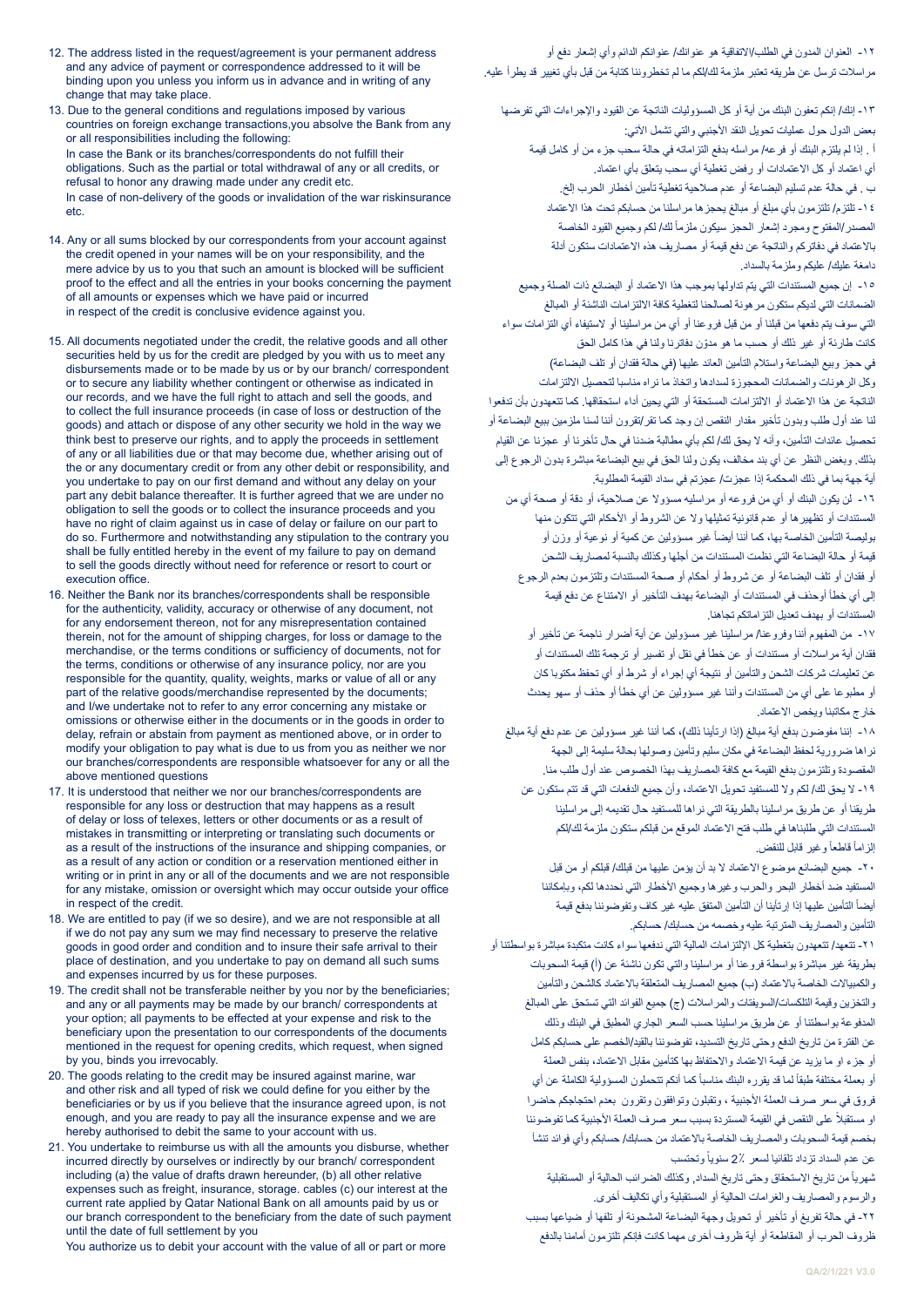of the credit in the same currency or in a different currency as the Bank may wish to determine as appropriate retaining such amounts as provision for the credit, and you accept, agree and acknowledge that you will not protest nor or in future for the decrease in the value recovered due to the foreign exchange rate, and also to debit your account with the value of any draft, disbursement etc. drawn or made under these credits. In case of default in settlement on demand, interest on all amounts due shall automatically be raised to 2% per annum calculated monthly from date of request for payment until actual settlement, and the current or future taxes, fees, expenses, current or future fines and any other costs.

- 22. In case the goods are discharged, delayed or diverted or damaged or lost by any reason of war and or by other sanctions or whatever, I/we am/ are ready to pay to us on your first demand and/or on your presentation of the documents to you all the amounts and expenses we might have incurred (as mentioned in condition number 22 of the agreement) and you shall forfeit your rights to raise any objection or claim whatsoever.
- 23. The Application/Agreement is printed in Arabic and English and in case of conflict between the two texts, the Arabic version shall prevail.

#### Bank Guarantee Terms and Conditions

- 1. It is understood that we shall remain entirely responsible to you and hereby indemnify you against all consequences whatsoever direct or indirect resulting from the issuance of the unconditional and irrevocable Bank guarantee and you will pay us on your first demand all amounts which may at any time be paid by us under the Bank guarantee and the amount of any disbursements which may be made or any expenses which may be incurred by us at any time in connection therewith together with interest amount and our charges.
- 2. We shall be under no obligation to advise you in advance or previously obtain your consent before making any such payment or disbursements as aforesaid and you hereby irrevocably waive any right to question or oppose the making by you of any such payments or disbursements either they are made, at the time of payment or subsequent thereto.
- 3. You hereby also authorize us to place immediately a block/deduct on/ from the customer account for an amount equal to or more of we Bank guarantee in the same currency or in a different currency as the Bank may wish to determine as appropriate and you accept, agree and acknowledge that you will not protest nor or in future for the decrease in the value recovered due to the foreign exchange rate, and in addition we have the right at any time and without further advice to debit our account with all payments which you may make in connection with the Bank guarantee, and, if for any cause whatsoever we should think fit to do so to debit our account with the full amount of
- 4. the guarantee now or at any time prior to its return to you or cancellation and to hold such amount as security to cover your liability to us in connection with your Bank guarantee until your liability, actual or contingent in respect thereof is discharged to our satisfaction.
- 5. We are committed to pay the commissions of the letter of guarantee as determined by us adjusted from time to time - for the duration of the guarantee and during the duration of the guarantee and after the expiry of the guarantee date and in the event of a court order to suspend/suspend the liability of the letter of guarantee and until a final judgment is issued. Under the statement, we are entitled to immediately deduct from your account our commission for the entire amount of the guarantee for the duration of the guarantee in which the QNB's obligation is in place for any reason without any objection from you.
- 6. You further agree and consent that we are hereby authorized to debit our account immediately with our commission on the full amount thereof such commission to cover the period of the guarantee, current or future taxes, fees, expenses, current or future fines and any other costs. You confirm the records and accounts of Qatar National Bank (Q.P.S.C.) to be correct and final and a conclusive evidence as to all amounts and expenses we request you to pay in connection with the Bank guarantee, and you hereby waive any right you may have to object QNB.
- 7. The application is printed in Arabic & English and in case of conflict between the two texts, the Arabic version shall prevail.

عند أول طلب جميع المبالغ والمصاريف المستحقة وقيمة االعتماد وغيرها )كما وردت في الفقرة رقم ٢٢ من الاتفاقية) وليس لك/ لكم الحق في الاعتراض أو تقديم أية شكوى مهما كانت الأسباب

-23 تمت طباعة و تحرير الطلب/االتفاقية باللغتين العربية واإلنجليزية، وفي حال وجود تعارض أو تناقض بين النصين، فالنص العربي هو الذي يعوّل إليه.

## شروط وأحكام الضمان المصرفي

- ١ ـ بهذا تتعهدون بأنكم ستظلون مسؤولين تماماً أمامنا لتعويضنا عن كل النتائج المباشرة أو غير المباشرة التي قد تترتب عن إصدار خطاب الضمان غير المشروط وغير القابل لإللغاء وسوف تدفعون لنا عند أول طلب جمیع المبالغ التي قد یتم دفعھا من قبلنا في أي وقت بموجب خطاب الضمان وأیة دفعات أو مبالغ قد ندفعها أو أية مصروفات قد نتكبدها في أي وقت تكون متعلقة بخطاب الضمان، إضافةً إلى قیمة الفائدة والمصاریف.
- ٢ . لن نكون ملزمين بإخطاركم مقدماً أو الحصول على موافقتكم المسبقة قبل تنفيذ أية دفعات كهذه أو أية مبالغ كالمذكورة سابقاً، وأنتم بهذا تتنازلون تنازلاً غير قابل للإلغاء عن مساءلتنا أو الإعتراض على قيامنا بتنفیذ أیة دفعات أو أیة مصروفات سواء كان ذلك قبل أو عند الدفع أو بعده.
- ٢. أنتم تفوضوننا بموجب هذه الوثيقة بأن نحجز / نخصم فور أ من حسابكم مبلغاً يساوي مبلغ خطاب الضمان او ما يزيد عنه بنفس العملة أو بعملة مختلفة طبقاً لما قد يقرره البنك مناسباً كما أنكم تتحملون المسؤولیة الكاملة عن أي فروق في سعر صرف العملة األجنبیة ، وتقبلون وتوافقون وتقرون بعدم احتجاجكم حاضرا او مستقبلاً على النقص في القيمة المستردة بسبب سعر صرف العملة الأجنبية هذا باإلضافة إلى أنه من حقنا في أي وقت وبدون إشعار أخر أن نخصم من حسابكم أیة مبالغ قد ندفعها فیما یتعلق بخطاب الضمان. كما یحق لنا حسبما نراه أن نخصم من حسابكم - ألي سبب كان - كامل مبلغ خطاب الضمان اآلن أو في أي وقت قبل إعادته إلينا أو إلغائه وأن نحجز مثل ذلك المبلغ كضمان لتغطیة التزاماتكم لدينا في ما یتعلق بخطاب الضمان الصادر منا وحتى یتم السداد الفعلي أو الطارئ له .ً حسبما نراه مناسبا
- .4 تلتزمون بسداد عموالت خطاب الضمان كیفما یقررھا البنك/أو یتم التعدیل علیھا من وقت ألخر طوال مدة الضمان وخالل مدة التمدید وبعد انتھاء تاریخ صالحیة الضمان وفي حال وجود أمر من المحكمة بتعلیق/وقف تسييل خطاب الضمان ولحین صدور حكم نھائي. كما إننا مخولون بموجب ھذا الإقرار بأن نخصم من حسابكم فور أ عمولتنا عن كامل مبلغ الضمان لهوال مدة الضمان التي يكون التزام البنك فیھا قائما تحت أي سبب من األسباب دون أي اعتراض منكم على ذلك, كما إننا مخولون بأن نخصم من حسابكم فور أ عمولتنا عن كامل المبلغ المذكور لتغطية العمولة عن مدة الضمان وكذلك الضرائب الحالیة أو المستقبلیة والرسوم والمصاریف والغرامات الحالیة أو المستقبلیة وأي تكالیف أخرى.
	- ۰ كما إننا مخولون بهذا بأن نخصم من حسابكم فوراً عمولتنا عن كامل المبلغ المذكور لتغطية العمولة عن مدة الضمان وكذلك الضرائب الحالیة أو المستقبلیة والرسوم والمصاریف والغرامات الحالیة أو المستقبلیة وأي تكالیف أخرى.
- .6 إنكم تؤكدون وتقرون أن سجالت بنك قطر الوطني )ش.م.ع.ق( صحیحة ونھائیة وإنھا دلیل قاطع لكل المبالغ والمصروفات التي یطلب البنك منكم دفعھا فیما یتعلق بخطاب الضمان وعليه فإنكم تتنازلون عن أي حق یخول لكم اإلعتراض علیھا.
	- .7 تمت طباعة الطلب باللغتین العربیة واإلنكلیزیة، وفي حال وجود تعارض أو تناقض بین النصین، فالنص العربي هو الذي يعوّل إليه.